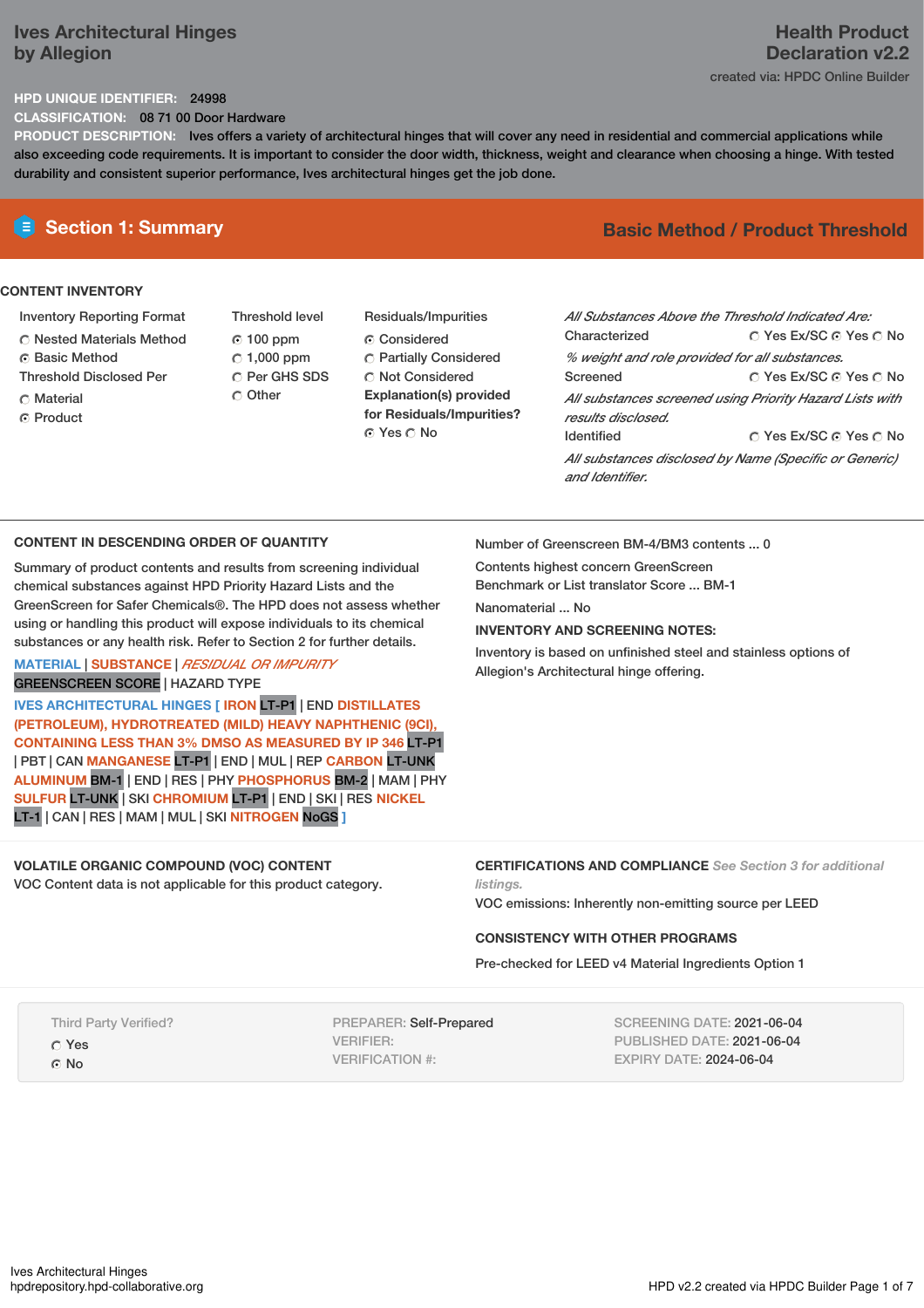This section lists contents in a product based on specific threshold(s) and reports detailed health information including hazards. This HPD uses the *inventory method indicated above, which is one of three possible methods:*

- *Basic Inventory method with Product-level threshold.*
- *Nested Material Inventory method with Product-level threshold*
- *Nested Material Inventory method with individual Material-level thresholds*

Definitions and requirements for the three inventory methods and requirements for each data field can be found in the HPD Open Standard version *2.2, available on the HPDC website at: [www.hpd-collaborative.org/hpd-2-2-standard](https://www.hpd-collaborative.org/hpd-2-2-standard)*

| <b>IVES ARCHITECTURAL HINGES</b>                                                                                                            |                                                                                                                                                                                                                                                         |                 |                                      |                                                  |                |
|---------------------------------------------------------------------------------------------------------------------------------------------|---------------------------------------------------------------------------------------------------------------------------------------------------------------------------------------------------------------------------------------------------------|-----------------|--------------------------------------|--------------------------------------------------|----------------|
| PRODUCT THRESHOLD: 100 ppm                                                                                                                  | <b>RESIDUALS AND IMPURITIES CONSIDERED: Yes</b>                                                                                                                                                                                                         |                 |                                      |                                                  |                |
|                                                                                                                                             | RESIDUALS AND IMPURITIES NOTES: Impurities in metal alloy and grease application rates are considered.                                                                                                                                                  |                 |                                      |                                                  |                |
| <b>OTHER PRODUCT NOTES:</b>                                                                                                                 |                                                                                                                                                                                                                                                         |                 |                                      |                                                  |                |
| <b>IRON</b>                                                                                                                                 |                                                                                                                                                                                                                                                         |                 |                                      |                                                  | ID: 7439-89-6  |
|                                                                                                                                             | HAZARD SCREENING METHOD: Pharos Chemical and Materials Library HAZARD SCREENING DATE: 2021-06-04 17:19:56                                                                                                                                               |                 |                                      |                                                  |                |
| %: $71.3000 - 99.6000$                                                                                                                      | GS: LT-P1                                                                                                                                                                                                                                               | <b>RC: UNK</b>  | NANO: No                             | <b>SUBSTANCE ROLE: Alloy element</b>             |                |
| <b>HAZARD TYPE</b>                                                                                                                          | <b>AGENCY AND LIST TITLES</b>                                                                                                                                                                                                                           | <b>WARNINGS</b> |                                      |                                                  |                |
| <b>END</b>                                                                                                                                  | <b>TEDX - Potential Endocrine Disruptors</b>                                                                                                                                                                                                            |                 | <b>Potential Endocrine Disruptor</b> |                                                  |                |
|                                                                                                                                             | SUBSTANCE NOTES: This substance is part of the steel alloy matrix. Due to the commodity nature of steel, the status of recycled content<br>is unknown. Given ranges are due to metal alloy options used for the product and variations in hinge styles. |                 |                                      |                                                  |                |
| DISTILLATES (PETROLEUM), HYDROTREATED (MILD) HEAVY<br><b>NAPHTHENIC (9CI), CONTAINING LESS THAN 3% DMSO AS</b><br><b>MEASURED BY IP 346</b> |                                                                                                                                                                                                                                                         |                 |                                      |                                                  | ID: 64742-52-5 |
|                                                                                                                                             | HAZARD SCREENING METHOD: Pharos Chemical and Materials Library HAZARD SCREENING DATE: 2021-06-04 17:19:56                                                                                                                                               |                 |                                      |                                                  |                |
| $\%$ : 0.8000 - 0.9000                                                                                                                      | GS: LT-P1                                                                                                                                                                                                                                               | <b>RC: UNK</b>  | NANO: No                             | <b>SUBSTANCE ROLE: Lubricant</b>                 |                |
| <b>HAZARD TYPE</b>                                                                                                                          | <b>AGENCY AND LIST TITLES</b>                                                                                                                                                                                                                           | <b>WARNINGS</b> |                                      |                                                  |                |
| <b>PBT</b>                                                                                                                                  | <b>EC - CEPA DSL</b>                                                                                                                                                                                                                                    |                 | (PBiTH) to humans                    | Persistent, Bioaccumulative and inherently Toxic |                |
| <b>CAN</b>                                                                                                                                  | GHS - Australia                                                                                                                                                                                                                                         |                 | H350 - May cause cancer              |                                                  |                |
|                                                                                                                                             | SUBSTANCE NOTES: Range based on the composition of hinge types and application rate.                                                                                                                                                                    |                 |                                      |                                                  |                |
| <b>MANGANESE</b>                                                                                                                            |                                                                                                                                                                                                                                                         |                 |                                      |                                                  | ID: 7439-96-5  |
|                                                                                                                                             | HAZARD SCREENING METHOD: Pharos Chemical and Materials Library HAZARD SCREENING DATE: 2021-06-04 17:19:57                                                                                                                                               |                 |                                      |                                                  |                |
| %: $0.2500 - 1.2500$                                                                                                                        | GS: LT-P1                                                                                                                                                                                                                                               | <b>RC: UNK</b>  | NANO: No                             | <b>SUBSTANCE ROLE: Alloy element</b>             |                |
|                                                                                                                                             |                                                                                                                                                                                                                                                         |                 |                                      |                                                  |                |
|                                                                                                                                             |                                                                                                                                                                                                                                                         |                 |                                      |                                                  |                |
|                                                                                                                                             |                                                                                                                                                                                                                                                         |                 |                                      |                                                  |                |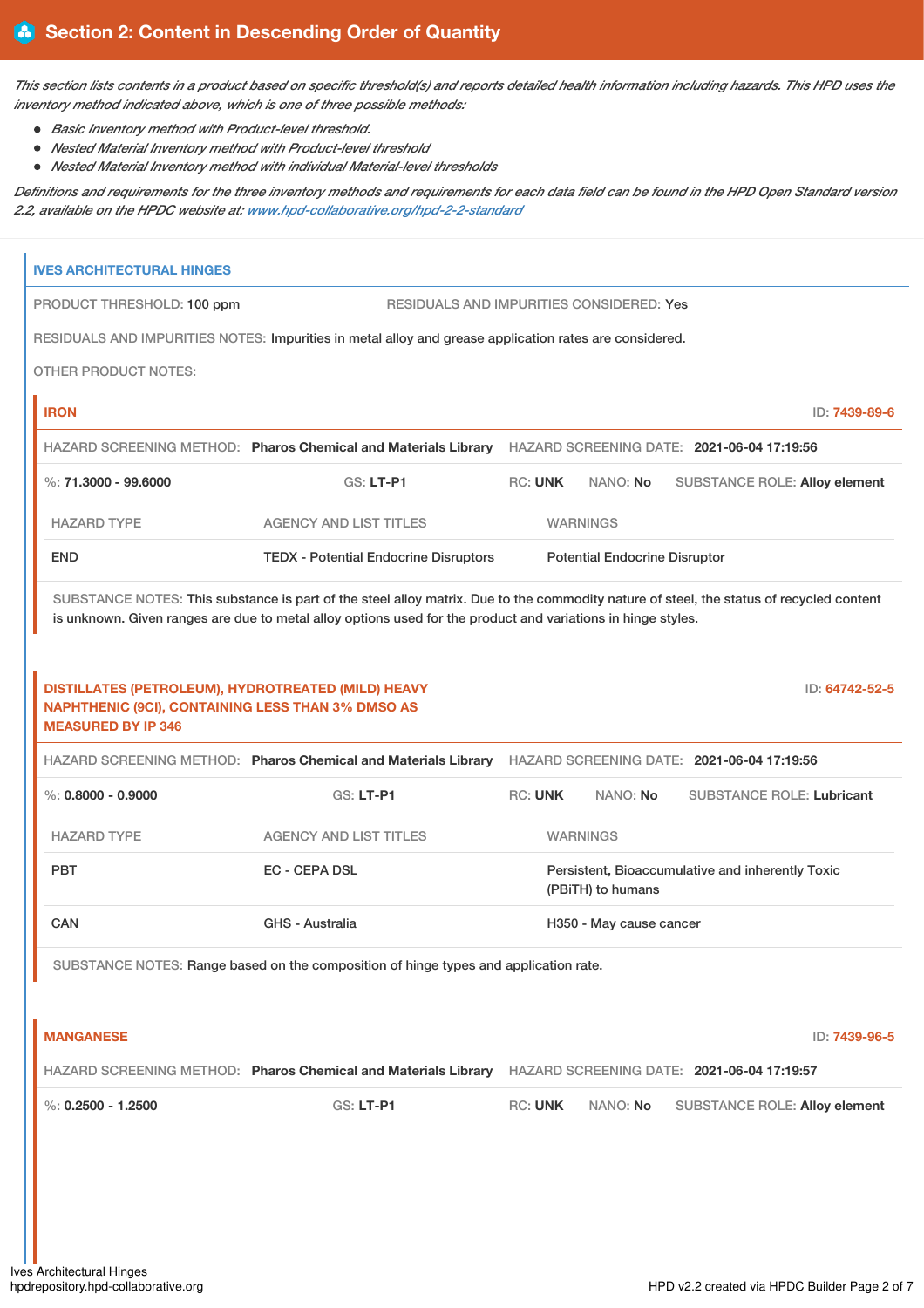| <b>HAZARD TYPE</b>     | <b>AGENCY AND LIST TITLES</b>                                                                                | <b>WARNINGS</b>                                                                                                                                          |
|------------------------|--------------------------------------------------------------------------------------------------------------|----------------------------------------------------------------------------------------------------------------------------------------------------------|
| <b>END</b>             | <b>TEDX - Potential Endocrine Disruptors</b>                                                                 | <b>Potential Endocrine Disruptor</b>                                                                                                                     |
| <b>MUL</b>             | German FEA - Substances Hazardous to<br>Waters                                                               | Class 2 - Hazard to Waters                                                                                                                               |
| <b>REP</b>             | GHS - Japan                                                                                                  | Toxic to reproduction - Category 1B [H360]                                                                                                               |
|                        | is unknown. Given ranges are due to metal alloy options used for the product and variations in hinge styles. | SUBSTANCE NOTES: This substance is part of the steel alloy matrix. Due to the commodity nature of steel, the status of recycled content                  |
| <b>CARBON</b>          |                                                                                                              | ID: 7440-44-0                                                                                                                                            |
|                        | HAZARD SCREENING METHOD: Pharos Chemical and Materials Library                                               | HAZARD SCREENING DATE: 2021-06-04 17:19:57                                                                                                               |
| $\%$ : 0.0500 - 1.0000 | <b>GS: LT-UNK</b>                                                                                            | <b>RC: UNK</b><br>NANO: No<br><b>SUBSTANCE ROLE: Alloy element</b>                                                                                       |
| <b>HAZARD TYPE</b>     | <b>AGENCY AND LIST TITLES</b>                                                                                | <b>WARNINGS</b>                                                                                                                                          |
| None found             |                                                                                                              | No warnings found on HPD Priority Hazard Lists                                                                                                           |
| <b>ALUMINUM</b>        | is unknown. Given ranges are due to metal alloy options used for the product and variations in hinge styles. | SUBSTANCE NOTES: This substance is part of the steel alloy matrix. Due to the commodity nature of steel, the status of recycled content<br>ID: 7429-90-5 |
|                        |                                                                                                              | HAZARD SCREENING METHOD: Pharos Chemical and Materials Library HAZARD SCREENING DATE: 2021-06-04 17:19:58                                                |
| %: $0.0400 - 0.0400$   | <b>GS: BM-1</b>                                                                                              | <b>RC: UNK</b><br>NANO: No<br><b>SUBSTANCE ROLE: Alloy element</b>                                                                                       |
| <b>HAZARD TYPE</b>     | <b>AGENCY AND LIST TITLES</b>                                                                                | <b>WARNINGS</b>                                                                                                                                          |
| <b>END</b>             | <b>TEDX - Potential Endocrine Disruptors</b>                                                                 | <b>Potential Endocrine Disruptor</b>                                                                                                                     |
| RES                    | <b>AOEC - Asthmagens</b>                                                                                     | Asthmagen (Rs) - sensitizer-induced                                                                                                                      |
| <b>PHY</b>             | EU - GHS (H-Statements)                                                                                      | H261 - In contact with water releases flammable gases                                                                                                    |
| <b>PHY</b>             | EU - GHS (H-Statements)                                                                                      | H228 - Flammable solid                                                                                                                                   |
|                        | is unknown. Given ranges are due to metal alloy options used for the product and variations in hinge styles. | SUBSTANCE NOTES: This substance is part of the steel alloy matrix. Due to the commodity nature of steel, the status of recycled content                  |
| <b>PHOSPHORUS</b>      |                                                                                                              | ID: 7723-14-0                                                                                                                                            |
|                        |                                                                                                              | HAZARD SCREENING METHOD: Pharos Chemical and Materials Library HAZARD SCREENING DATE: 2021-06-04 17:19:58                                                |
| $\%$ : 0.0200 - 0.0300 | <b>GS: BM-2</b>                                                                                              | <b>RC: UNK</b><br>NANO: No<br><b>SUBSTANCE ROLE: Alloy element</b>                                                                                       |
| <b>HAZARD TYPE</b>     | <b>AGENCY AND LIST TITLES</b>                                                                                | <b>WARNINGS</b>                                                                                                                                          |
| <b>MAM</b>             | US EPA - EPCRA Extremely Hazardous<br><b>Substances</b>                                                      | <b>Extremely Hazardous Substances</b>                                                                                                                    |

SUBSTANCE NOTES: This substance is part of the steel alloy matrix. Due to the commodity nature of steel, the status of recycled content is unknown. Given ranges are due to metal alloy options used for the product and variations in hinge styles.

PHY **EU - GHS (H-Statements)** H228 - Flammable solid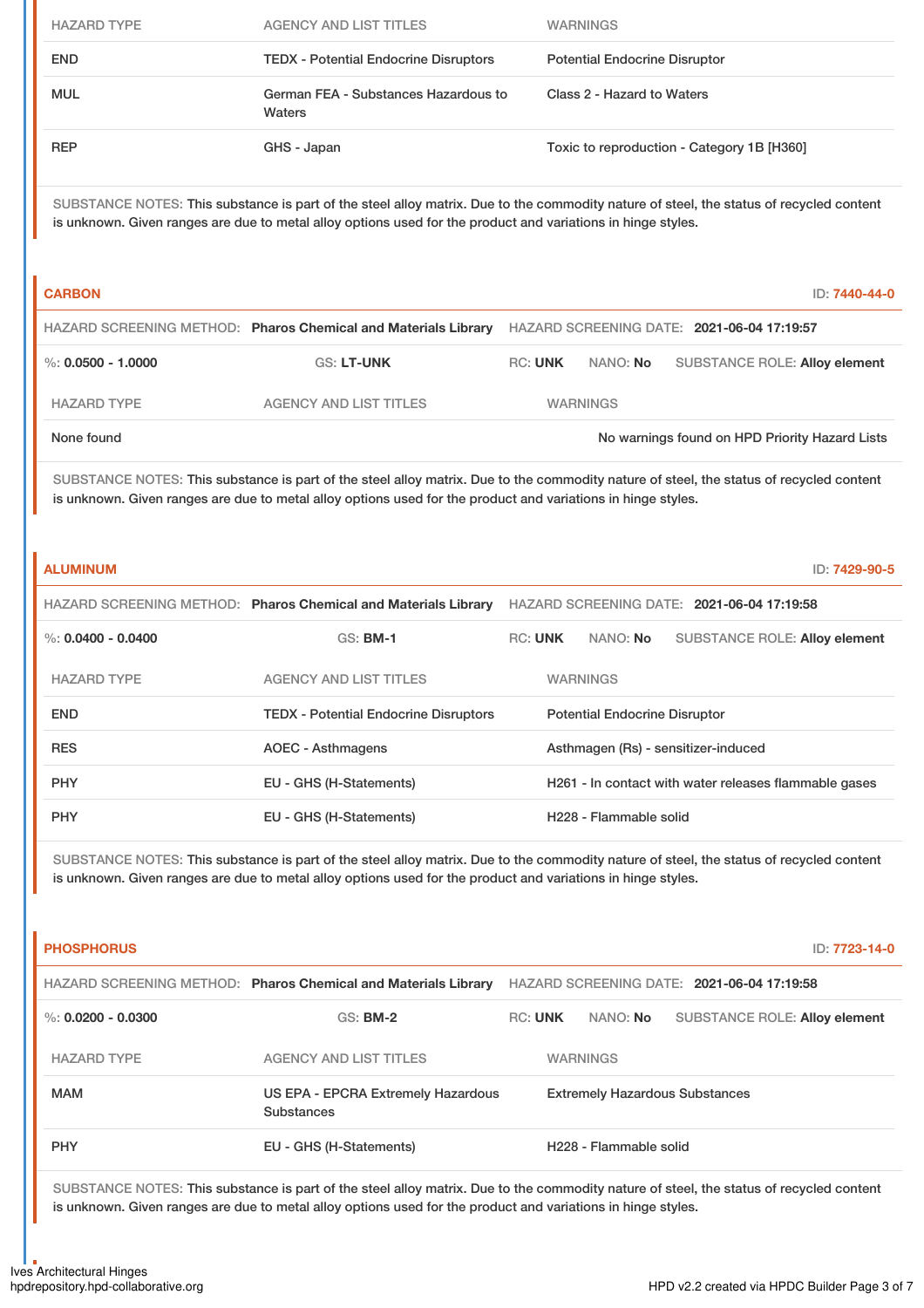|                    | HAZARD SCREENING METHOD: Pharos Chemical and Materials Library |         |                               | HAZARD SCREENING DATE: 2021-06-04 17:19:59 |
|--------------------|----------------------------------------------------------------|---------|-------------------------------|--------------------------------------------|
| %: 0.0000 - 0.0200 | <b>GS: LT-UNK</b>                                              | RC: UNK | NANO: No                      | SUBSTANCE ROLE: Alloy element              |
| <b>HAZARD TYPE</b> | AGENCY AND LIST TITLES                                         |         | <b>WARNINGS</b>               |                                            |
| <b>SKI</b>         | EU - GHS (H-Statements)                                        |         | H315 - Causes skin irritation |                                            |

SUBSTANCE NOTES: This substance is part of the steel alloy matrix. Due to the commodity nature of steel, the status of recycled content is unknown. Given ranges are due to metal alloy options used for the product and variations in hinge styles.

**CHROMIUM** ID: **7440-47-3**

|                       | HAZARD SCREENING METHOD: Pharos Chemical and Materials Library |                |  |                                      | HAZARD SCREENING DATE: 2021-06-04 17:19:59              |
|-----------------------|----------------------------------------------------------------|----------------|--|--------------------------------------|---------------------------------------------------------|
| %: $0.0000 - 20.0000$ | $GS: LT-PI$                                                    | <b>RC: UNK</b> |  | NANO: <b>No</b>                      | <b>SUBSTANCE ROLE: Alloy element</b>                    |
| <b>HAZARD TYPE</b>    | <b>AGENCY AND LIST TITLES</b>                                  |                |  | <b>WARNINGS</b>                      |                                                         |
| <b>END</b>            | <b>TEDX</b> - Potential Endocrine Disruptors                   |                |  | <b>Potential Endocrine Disruptor</b> |                                                         |
| <b>SKI</b>            | <b>MAK</b>                                                     |                |  |                                      | Sensitizing Substance Sh - Danger of skin sensitization |
| <b>RES</b>            | AOEC - Asthmagens                                              |                |  |                                      | Asthmagen (Rs) - sensitizer-induced                     |

SUBSTANCE NOTES: This substance is part of the steel alloy matrix. Due to the commodity nature of steel, the status of recycled content is unknown. Given ranges are due to metal alloy options used for the product and variations in hinge styles.

# **NICKEL** ID: **7440-02-0**

|                        | HAZARD SCREENING METHOD: Pharos Chemical and Materials Library HAZARD SCREENING DATE: 2021-06-04 17:19:59 |         |          |                               |
|------------------------|-----------------------------------------------------------------------------------------------------------|---------|----------|-------------------------------|
| $\%$ : 0.0000 - 8.5000 | $GS: LT-1$                                                                                                | RC: UNK | NANO: No | SUBSTANCE ROLE: Alloy element |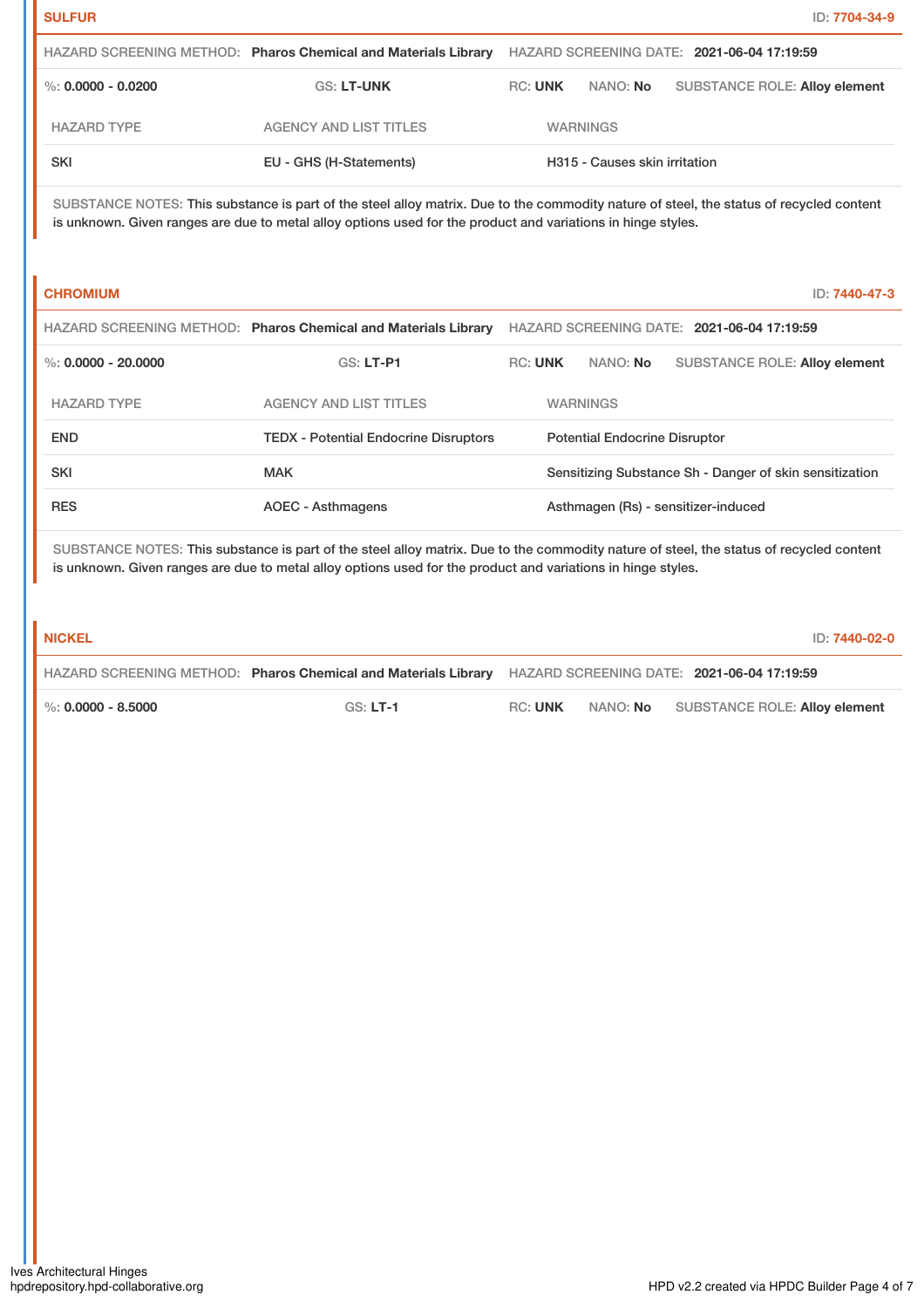| <b>HAZARD TYPE</b> | <b>AGENCY AND LIST TITLES</b>                  | <b>WARNINGS</b>                                                          |
|--------------------|------------------------------------------------|--------------------------------------------------------------------------|
| <b>CAN</b>         | EU - GHS (H-Statements)                        | H351 - Suspected of causing cancer                                       |
| CAN                | <b>US CDC - Occupational Carcinogens</b>       | <b>Occupational Carcinogen</b>                                           |
| <b>CAN</b>         | <b>MAK</b>                                     | Carcinogen Group 1 - Substances that cause cancer in<br>man              |
| <b>CAN</b>         | <b>IARC</b>                                    | Group 1 - Agent is Carcinogenic to humans                                |
| CAN                | CA EPA - Prop 65                               | Carcinogen                                                               |
| <b>CAN</b>         | US NIH - Report on Carcinogens                 | Known to be a human Carcinogen                                           |
| <b>CAN</b>         | <b>IARC</b>                                    | Group 2b - Possibly carcinogenic to humans                               |
| <b>RES</b>         | <b>AOEC - Asthmagens</b>                       | Asthmagen (Rs) - sensitizer-induced                                      |
| <b>CAN</b>         | US NIH - Report on Carcinogens                 | Reasonably Anticipated to be Human Carcinogen                            |
| <b>MAM</b>         | EU - GHS (H-Statements)                        | H372 - Causes damage to organs through prolonged or<br>repeated exposure |
| <b>RES</b>         | <b>MAK</b>                                     | Sensitizing Substance Sah - Danger of airway & skin<br>sensitization     |
| <b>MUL</b>         | German FEA - Substances Hazardous to<br>Waters | Class 2 - Hazard to Waters                                               |
| <b>SKI</b>         | EU - GHS (H-Statements)                        | H317 - May cause an allergic skin reaction                               |

SUBSTANCE NOTES: This substance is part of the steel alloy matrix. Due to the commodity nature of steel, the status of recycled content is unknown. Given ranges are due to metal alloy options used for the product and variations in hinge styles.

| <b>NITROGEN</b>    |                                                                |                |                 | ID: 7727-37-9                                  |
|--------------------|----------------------------------------------------------------|----------------|-----------------|------------------------------------------------|
|                    | HAZARD SCREENING METHOD: Pharos Chemical and Materials Library |                |                 | HAZARD SCREENING DATE: 2021-06-04 17:20:00     |
| %: 0.0000 - 0.0400 | <b>GS: NoGS</b>                                                | <b>RC: UNK</b> | NANO: <b>No</b> | <b>SUBSTANCE ROLE: Alloy element</b>           |
| <b>HAZARD TYPE</b> | AGENCY AND LIST TITLES                                         |                | <b>WARNINGS</b> |                                                |
| None found         |                                                                |                |                 | No warnings found on HPD Priority Hazard Lists |

SUBSTANCE NOTES: This substance is part of the steel alloy matrix. Due to the commodity nature of steel, the status of recycled content is unknown. Given ranges are due to metal alloy options used for the product and variations in hinge styles.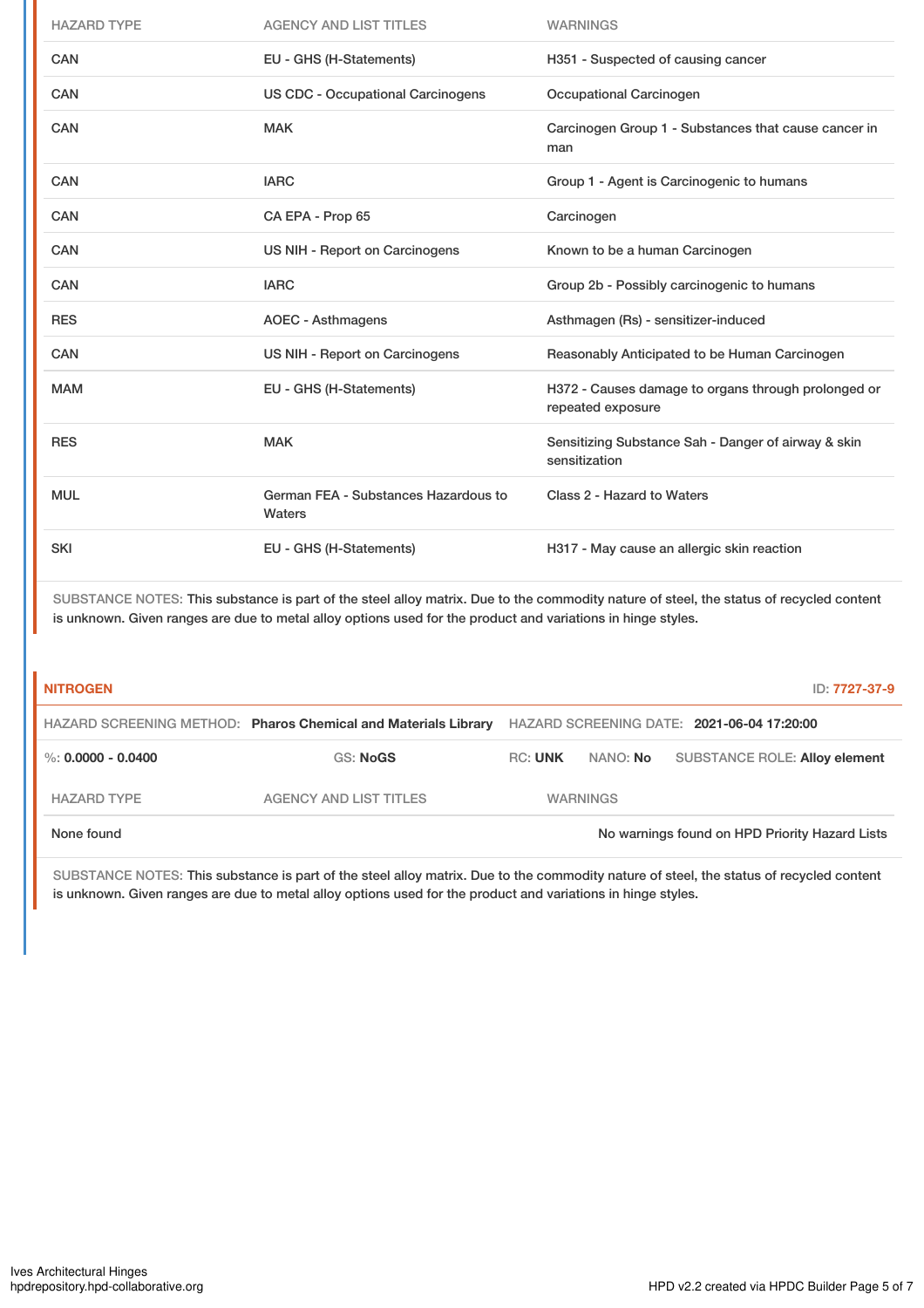This section lists applicable certification and standards compliance information for VOC emissions and VOC content. Other types of health or *environmental performance testing or certifications completed for the product may be provided.*

| <b>VOC EMISSIONS</b>                                          | Inherently non-emitting source per LEED |                       |  |  |
|---------------------------------------------------------------|-----------------------------------------|-----------------------|--|--|
| CERTIFYING PARTY: Self-declared<br>APPLICABLE FACILITIES: N/A | ISSUE DATE: 2021-06- EXPIRY DATE:<br>04 | CERTIFIER OR LAB: N/A |  |  |
| <b>CERTIFICATE URL:</b>                                       |                                         |                       |  |  |

CERTIFICATION AND COMPLIANCE NOTES:

# **Section 4: Accessories**

This section lists related products or materials that the manufacturer requires or recommends for installation (such as adhesives or fasteners), maintenance, cleaning, or operations. For information relating to the contents of these related products, refer to their applicable Health Product *Declarations, if available.*

No accessories are required for this product.

# **Section 5: General Notes**

Scope of inventory include Ives Architectural Hinges made of steel or stainless steel.